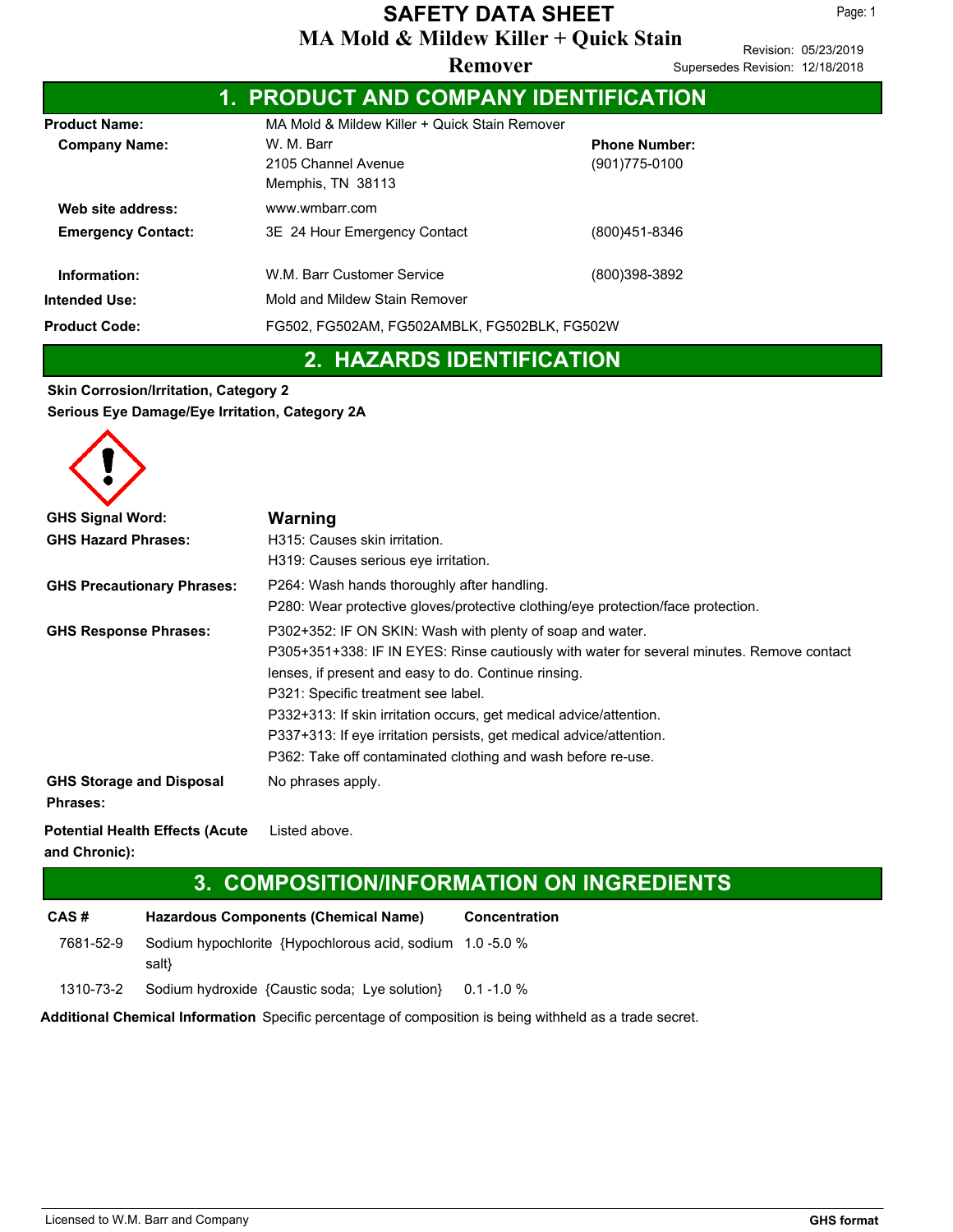**MA Mold & Mildew Killer + Quick Stain SAFETY DATA SHEET**

**Remover**

Revision: 05/23/2019 Supersedes Revision: 12/18/2018

|                                                  | <b>4. FIRST AID MEASURES</b>                                                                                                                                                                                                                   |
|--------------------------------------------------|------------------------------------------------------------------------------------------------------------------------------------------------------------------------------------------------------------------------------------------------|
| <b>Emergency and First Aid</b>                   | Inhalation:                                                                                                                                                                                                                                    |
| Procedures:                                      | If user experiences breathing difficulty, move to air free of vapors. Administer oxygen or artificial<br>respiration until medical assistance can be rendered.                                                                                 |
|                                                  | Skin contact:                                                                                                                                                                                                                                  |
|                                                  | Wash with soap and large quantities of water for at least 15 minutes. Seek medical attention if<br>irritation from contact persists.                                                                                                           |
|                                                  | Eye contact:<br>Immediately flush eyes with water, remove any contact lens, continue flushing with water for at<br>least 15 minutes. Get medical attention.                                                                                    |
|                                                  | Ingestion:                                                                                                                                                                                                                                     |
|                                                  | If conscious, drink one or two glasses of water or milk, or give milk of magnesia. Never attempt to<br>give anything by mouth to an unconscious person. Call your poison control center, hospital<br>emergency room, or physician immediately. |
| <b>Signs and Symptoms Of</b><br><b>Exposure:</b> | Refer to Section 2.                                                                                                                                                                                                                            |
| Note to Physician:                               | Treat symptomatically and supportively.                                                                                                                                                                                                        |
|                                                  | <b>5. FIRE FIGHTING MEASURES</b>                                                                                                                                                                                                               |
| Flash Pt:                                        | Nonflammable                                                                                                                                                                                                                                   |
| <b>Explosive Limits:</b>                         | UEL: N.D.<br>LEL: N.D.                                                                                                                                                                                                                         |
| <b>Autoignition Pt:</b>                          | N.D.                                                                                                                                                                                                                                           |
| <b>Suitable Extinguishing Media:</b>             | Non-combustible liquid - use extinguishing media for underlying cause of fire.                                                                                                                                                                 |
| Unsuitable Extinguishing Media: None known.      |                                                                                                                                                                                                                                                |
| <b>Fire Fighting Instructions:</b>               | Self-contained respiratory protection should be provided for fire fighters fighting fires in buildings or<br>confined areas. Use water spray to cool nearby containers and structures exposed to fire.                                         |
| <b>Flammable Properties and</b><br>Hazards:      | This material is non-combustible.                                                                                                                                                                                                              |
| <b>Hazardous Combustion</b><br><b>Products:</b>  | No data available.                                                                                                                                                                                                                             |
|                                                  | <b>6. ACCIDENTAL RELEASE MEASURES</b>                                                                                                                                                                                                          |
| <b>Steps To Be Taken In Case</b>                 | Clean-up:                                                                                                                                                                                                                                      |
| <b>Material Is Released Or Spilled:</b>          | Keep unnecessary people away, isolate hazard area and deny entry. Stay upwind, out of low<br>areas, and ventilate closed spaces before entering.                                                                                               |
|                                                  | Small spills:<br>Take up the spilled liquid with sand, earth, or other noncombustible absorbent material and place in<br>a plastic container where applicable.                                                                                 |
|                                                  | Large spills:<br>Dike far ahead of spill for later disposal.                                                                                                                                                                                   |
|                                                  | Keep material out of sewers, storm drains, surface waters, and soil. Sodium hypochlorite is very<br>toxic to aquatic life.                                                                                                                     |
|                                                  |                                                                                                                                                                                                                                                |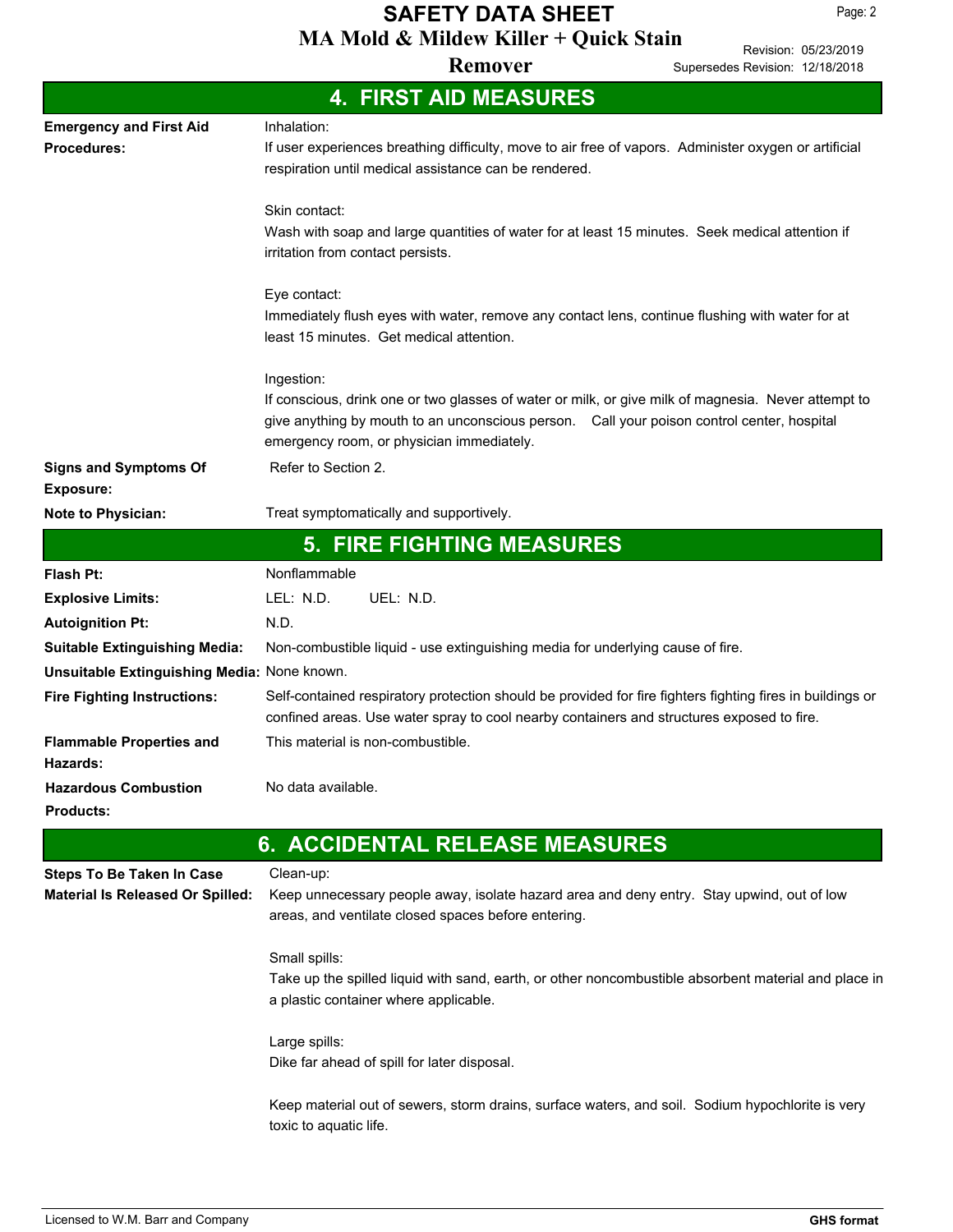## **MA Mold & Mildew Killer + Quick Stain SAFETY DATA SHEET**

**Remover**

Revision: 05/23/2019 Supersedes Revision: 12/18/2018

|                                                    |                                                             |                                                                                                                                                                                                                                                                                                                                                                                 | 7. HANDLING AND STORAGE |           |                                    |  |  |  |                  |
|----------------------------------------------------|-------------------------------------------------------------|---------------------------------------------------------------------------------------------------------------------------------------------------------------------------------------------------------------------------------------------------------------------------------------------------------------------------------------------------------------------------------|-------------------------|-----------|------------------------------------|--|--|--|------------------|
| Handling:                                          | <b>Precautions To Be Taken in</b>                           | Read carefully all cautions and directions on product label before use. Since empty container<br>retains residue, follow all label warnings even after container is empty. Dispose of empty container<br>according to all regulations. Do not reuse this container.                                                                                                             |                         |           |                                    |  |  |  |                  |
| Storing:                                           | <b>Precautions To Be Taken in</b>                           | Keep container tightly closed when not in use. Store in a cool, dry place. Protect from freezing.<br>Avoid extreme high or low temperatures.                                                                                                                                                                                                                                    |                         |           |                                    |  |  |  |                  |
|                                                    |                                                             | 8. EXPOSURE CONTROLS/PERSONAL PROTECTION                                                                                                                                                                                                                                                                                                                                        |                         |           |                                    |  |  |  |                  |
| CAS#                                               | <b>Chemical Name</b>                                        | <b>Jurisdiction</b>                                                                                                                                                                                                                                                                                                                                                             |                         |           | <b>Recommended Exposure Limits</b> |  |  |  | <b>Notations</b> |
| 1310-73-2                                          | Sodium hydroxide<br>{Caustic soda; Lye solution}            | <b>ACGIH TLV</b>                                                                                                                                                                                                                                                                                                                                                                |                         |           | CEIL: 2 mg/m3                      |  |  |  |                  |
|                                                    |                                                             | <b>OSHA PELS</b>                                                                                                                                                                                                                                                                                                                                                                |                         |           | PEL: 2 mg/m3                       |  |  |  |                  |
| Type):                                             | Respiratory Equipment (Specify Ensure adequate ventilation. |                                                                                                                                                                                                                                                                                                                                                                                 |                         |           |                                    |  |  |  |                  |
| <b>Eye Protection:</b>                             |                                                             | Eye protection recommended.                                                                                                                                                                                                                                                                                                                                                     |                         |           |                                    |  |  |  |                  |
| <b>Protective Gloves:</b>                          |                                                             | Rubber or neoprene gloves.                                                                                                                                                                                                                                                                                                                                                      |                         |           |                                    |  |  |  |                  |
|                                                    | <b>Other Protective Clothing:</b>                           | Various application methods can dictate use of additional protective safety equipment, such as<br>impermeable aprons, etc., to minimize exposure. Before reuse, thoroughly clean any clothing or<br>protective equipment that has been contaminated by prior use. Discard any clothing or other<br>protective equipment that cannot be decontaminated, such as gloves or shoes. |                         |           |                                    |  |  |  |                  |
| <b>Engineering Controls</b><br>(Ventilation etc.): |                                                             | Use only with adequate ventilation to prevent build-up of vapors. Open all windows and doors.<br>Use only with a cross ventilation of moving fresh air across the work area. If strong odor is noticed<br>or you experience slight dizziness, headache, nausea, or eye-watering -- Stop -- ventilation is<br>inadequate. Leave area immediately.                                |                         |           |                                    |  |  |  |                  |
| <b>Practices:</b>                                  | Work/Hygienic/Maintenance                                   | A source of clean water should be available in the work area for flushing eyes and skin.<br>Do not eat, drink, or smoke in the work area.                                                                                                                                                                                                                                       |                         |           |                                    |  |  |  |                  |
|                                                    |                                                             | Wash hands thoroughly after use.                                                                                                                                                                                                                                                                                                                                                |                         |           |                                    |  |  |  |                  |
|                                                    |                                                             | 9. PHYSICAL AND CHEMICAL PROPERTIES                                                                                                                                                                                                                                                                                                                                             |                         |           |                                    |  |  |  |                  |
| <b>Physical States:</b>                            |                                                             | [ ] Gas                                                                                                                                                                                                                                                                                                                                                                         | [X] Liquid              | [ ] Solid |                                    |  |  |  |                  |
| <b>Appearance and Odor:</b>                        |                                                             | Clear.<br>Bleach odor.<br>Odor threshold not determine.                                                                                                                                                                                                                                                                                                                         |                         |           |                                    |  |  |  |                  |
| pH:                                                |                                                             | $12 - 13.5$                                                                                                                                                                                                                                                                                                                                                                     |                         |           |                                    |  |  |  |                  |
| <b>Melting Point:</b>                              |                                                             | N.D.                                                                                                                                                                                                                                                                                                                                                                            |                         |           |                                    |  |  |  |                  |
| <b>Boiling Point:</b>                              |                                                             | N.D.                                                                                                                                                                                                                                                                                                                                                                            |                         |           |                                    |  |  |  |                  |
| Flash Pt:                                          |                                                             | Nonflammable                                                                                                                                                                                                                                                                                                                                                                    |                         |           |                                    |  |  |  |                  |
| <b>Evaporation Rate:</b>                           |                                                             | N.D.                                                                                                                                                                                                                                                                                                                                                                            |                         |           |                                    |  |  |  |                  |
|                                                    | Flammability (solid, gas):                                  | No data available.                                                                                                                                                                                                                                                                                                                                                              |                         |           |                                    |  |  |  |                  |
| <b>Explosive Limits:</b>                           |                                                             | LEL: N.D.                                                                                                                                                                                                                                                                                                                                                                       | UEL: N.D.               |           |                                    |  |  |  |                  |
| Hg):                                               | Vapor Pressure (vs. Air or mm                               | N.D.                                                                                                                                                                                                                                                                                                                                                                            |                         |           |                                    |  |  |  |                  |
|                                                    | Vapor Density (vs. Air = 1):                                | N.D.                                                                                                                                                                                                                                                                                                                                                                            |                         |           |                                    |  |  |  |                  |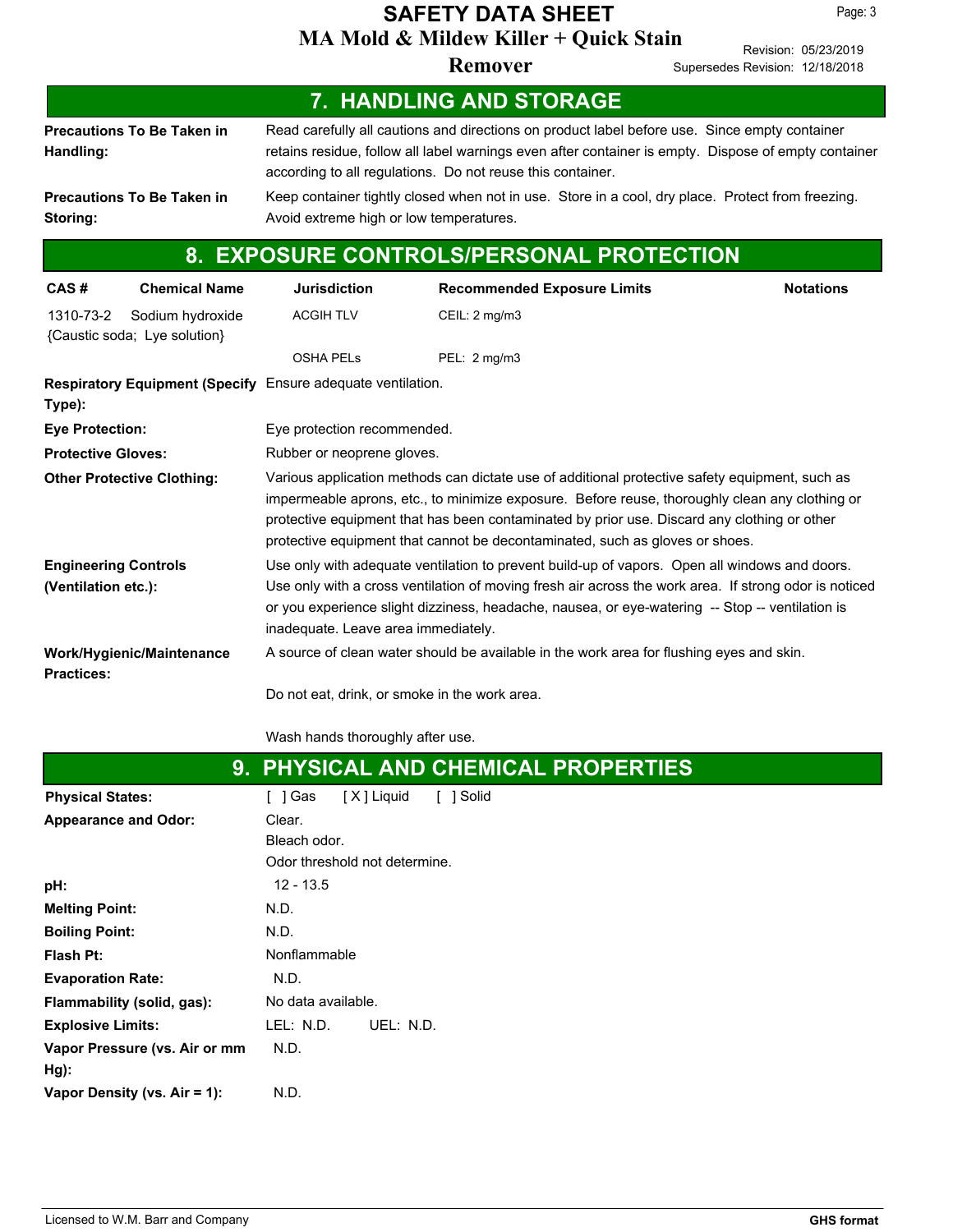## **MA Mold & Mildew Killer + Quick Stain SAFETY DATA SHEET**

#### **Remover**

| --                              | Revision: 05/23/2019 |
|---------------------------------|----------------------|
| Supersedes Revision: 12/18/2018 |                      |

| <b>10. STABILITY AND REACTIVITY</b>                   |               |  |  |
|-------------------------------------------------------|---------------|--|--|
| Additional Physical Information N.D. = Not Determined |               |  |  |
| <b>Viscosity:</b>                                     | N.D.          |  |  |
| <b>Decomposition Temperature:</b>                     | N.D.          |  |  |
| <b>Autoignition Pt:</b>                               | N.D.          |  |  |
| <b>Percent Volatile:</b>                              | N.D.          |  |  |
| <b>Coefficient:</b>                                   |               |  |  |
| <b>Octanol/Water Partition</b>                        | N.D.          |  |  |
| <b>Solubility in Water:</b>                           | Complete.     |  |  |
| <b>Density:</b>                                       | $8.92 - 9.17$ |  |  |
| Specific Gravity (Water = 1):                         | $1.07 - 1.10$ |  |  |
|                                                       |               |  |  |

| Stability:                                                              | Unstable $\lceil \quad \rceil$<br>Stable $[X]$                                                                                                                                                                                                                                                                                                                   |  |  |  |  |
|-------------------------------------------------------------------------|------------------------------------------------------------------------------------------------------------------------------------------------------------------------------------------------------------------------------------------------------------------------------------------------------------------------------------------------------------------|--|--|--|--|
| <b>Conditions To Avoid - Instability: None known.</b>                   |                                                                                                                                                                                                                                                                                                                                                                  |  |  |  |  |
| <b>Incompatibility - Materials To</b><br>Avoid:                         | Incompatible with acids, ammonia, or other household chemicals. Do not mix with acids, ammonia,<br>or other household chemicals as dangerous fumes may result.                                                                                                                                                                                                   |  |  |  |  |
|                                                                         | Incompatible with strong oxidizing and reducing agents.                                                                                                                                                                                                                                                                                                          |  |  |  |  |
| <b>Hazardous Decomposition or</b><br><b>Byproducts:</b>                 | Thermal decomposition may produce chlorine gas.                                                                                                                                                                                                                                                                                                                  |  |  |  |  |
| <b>Possibility of Hazardous</b><br><b>Reactions:</b>                    | Will not occur $[X]$<br>Will occur [ ]                                                                                                                                                                                                                                                                                                                           |  |  |  |  |
| <b>Conditions To Avoid - Hazardous None known.</b><br><b>Reactions:</b> |                                                                                                                                                                                                                                                                                                                                                                  |  |  |  |  |
|                                                                         | <b>11. TOXICOLOGICAL INFORMATION</b>                                                                                                                                                                                                                                                                                                                             |  |  |  |  |
| <b>Toxicological Information:</b>                                       | This product was not tested as a whole. Refer to section 2 for acute and chronic effects.<br>CAS# 1310-73-2:<br>Standard Draize Test, Skin, Species: Rabbit, 500.0 MG, 24 H, Severe.<br>Result:<br>Blood: Change in clotting factors.<br>Musculoskeletal: Other changes.<br>"Charnik Vuoladku Tavivalasiakoha Vuostrani Latek A Drinrauku "Linatitut Dra Vuohavu |  |  |  |  |

- "Sbornik Vysledku Toxixologickeho Vysetreni Latek A Pripravku," , Institut Pro Vychovu Vedoucicn P, Marhold, J.V., Institut Pro Vychovu Vedoucicn, Pracovniku Chemickeho, Prumyclu Praha Czechoslovakia, Vol/p/yr: -,7, 1972

Standard Draize Test, Eyes, Species: Rabbit, 1.000 %, Severe. Result: Blood:Other hemolysis with or withot anemia. Blood:Other changes. Biochemical: Metabolism (Intermediary): Other proteins. - American Journal of Ophthalmology., Ophthalmic Pub. Co., 435 N. Michigan Ave., Suite 1415, Chicago, IL 60611, Vol/p/yr: 29,1363, 1946